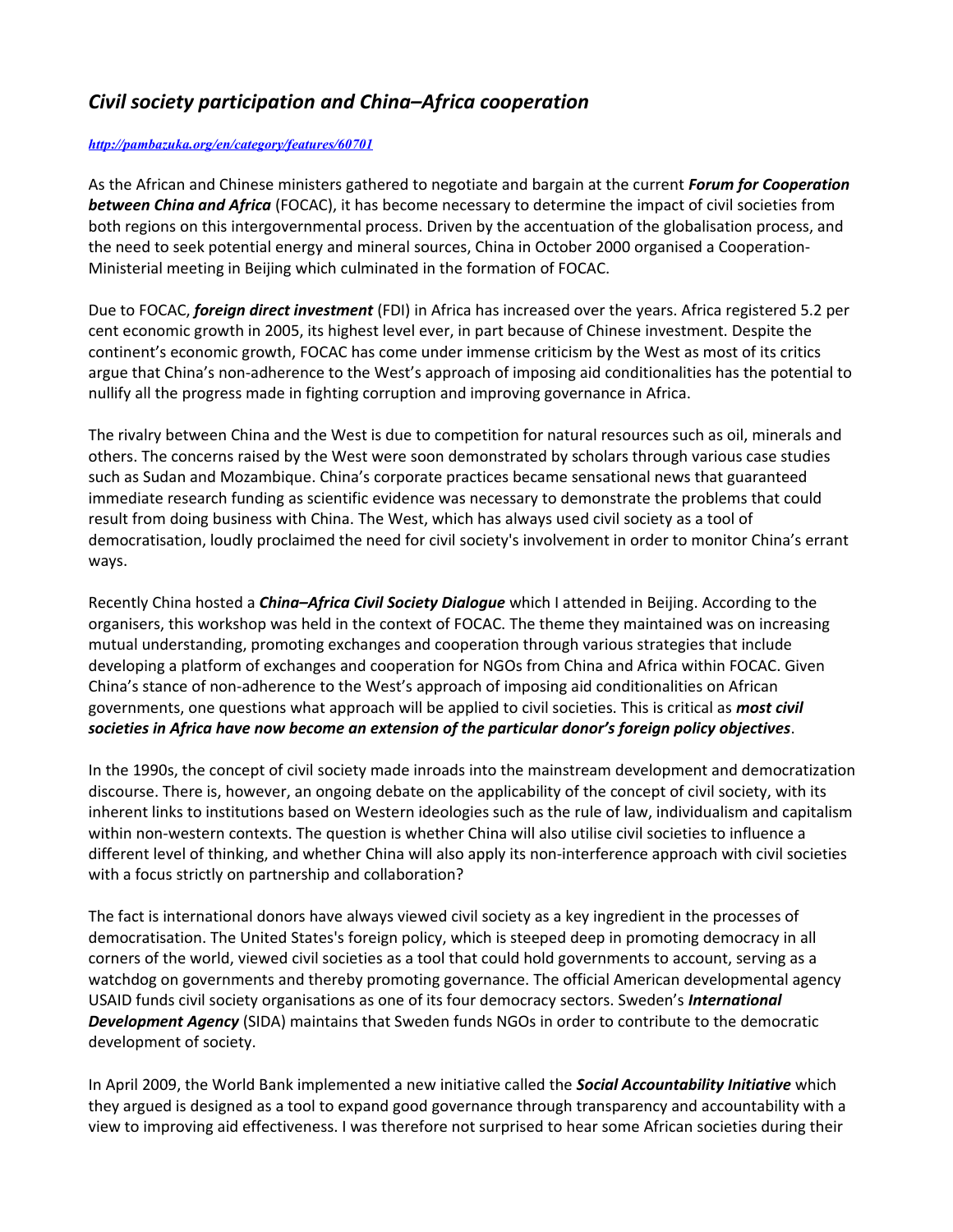presentations request the Chinese government and its civil societies to assist them in promoting democratisation in their respective countries. It demonstrated how African civil societies are conditioned to assistance in exchange for aid.

The high level of support for civil society that we witnessed in the 1990s has begun to decline. Over the past five years, donor agencies have begun shifting more towards supporting governments directly, which has led to a reduction in the amount of aid flowing directly to CSOs (civil society organisations). This has not, however, reduced the proliferation of CSOs, which are now forced to spend considerable time competing for donor funding, proposal writing, submitting reports according to different donor requirements, monitoring their activities and being monitored.

The fact of the matter is that African CSOs have not necessarily managed to become the agents of democracy and development. Some CSOs have painted this industry as a fickle one that is only concerned with jet-setting for conferences, jostling for leadership positions and mismanaging funds. Some of the CSOs that attended the dialogue with me were actually defunct as donors had booted them of the funding list due to financial misappropriations. These CSO problems make it problematic to impose government accountability when they themselves are also involved in corrupt acts. Currently most international donors have CSOs on a tight leash regarding productivity and budget expenditure.

From the perspective of the Chinese government, the role of the civil society is to provide welfare gaps and to fill the holes where state support is diminishing, and not necessarily to become a tool to promote democratisation or to focus on being a government watchdog. Given the role and influence by most African civil societies dependent on Western aid and agendas, it is interesting how China will reconcile this under the FOCAC umbrella. How will Western mouthpieces, so to speak, objectively establish a relationship for mutual benefit between China and Africa?

Equally, Chinese civil societies, even though government-supported, are developmental-based with very tangible outputs. The relationship between the China government and civil society is very collaborative and productive. This is not the case with many African CSOs and their governments. Most governments cannot afford to fund their local CSOs and, unlike their counterparts in China, most African governments are not necessarily promoting a strong governance agenda that will promote developmental growth. Therefore, even if some African CSOs wanted to collaborate with their governments to improve their country, they would not necessarily get the necessary support to succeed.

There is no doubt that a fruitful civil society relationship between the two regions is essential in establishing a win–win situation for both regions. It is essential that African civil societies become more citizen-focused and work more cohesively in establishing an Africa–China blueprint for FOCAC. China presents an alternative for African countries to develop and grow their economies. However, it is up to African governments as to how Africa benefits from FOCAC.

African CSOs also play a significant role in helping African governments in creating the win–win situation. African CSOs however are also going to have to be willing to pull their weight and not expect the Chinese to do everything on their behalf and then complain that they are being treated like children.

## *Many questions therefore remain*

How can China–Africa engagement among civil society benefit both regions effectively? Is the West along with various other critics not mistaken in thinking that civil society actors on both sides can engage one another and hold their respective governments accountable? Is it realistic for scholars to call for Chinese and African civil societies to engage their governments on human rights issues?